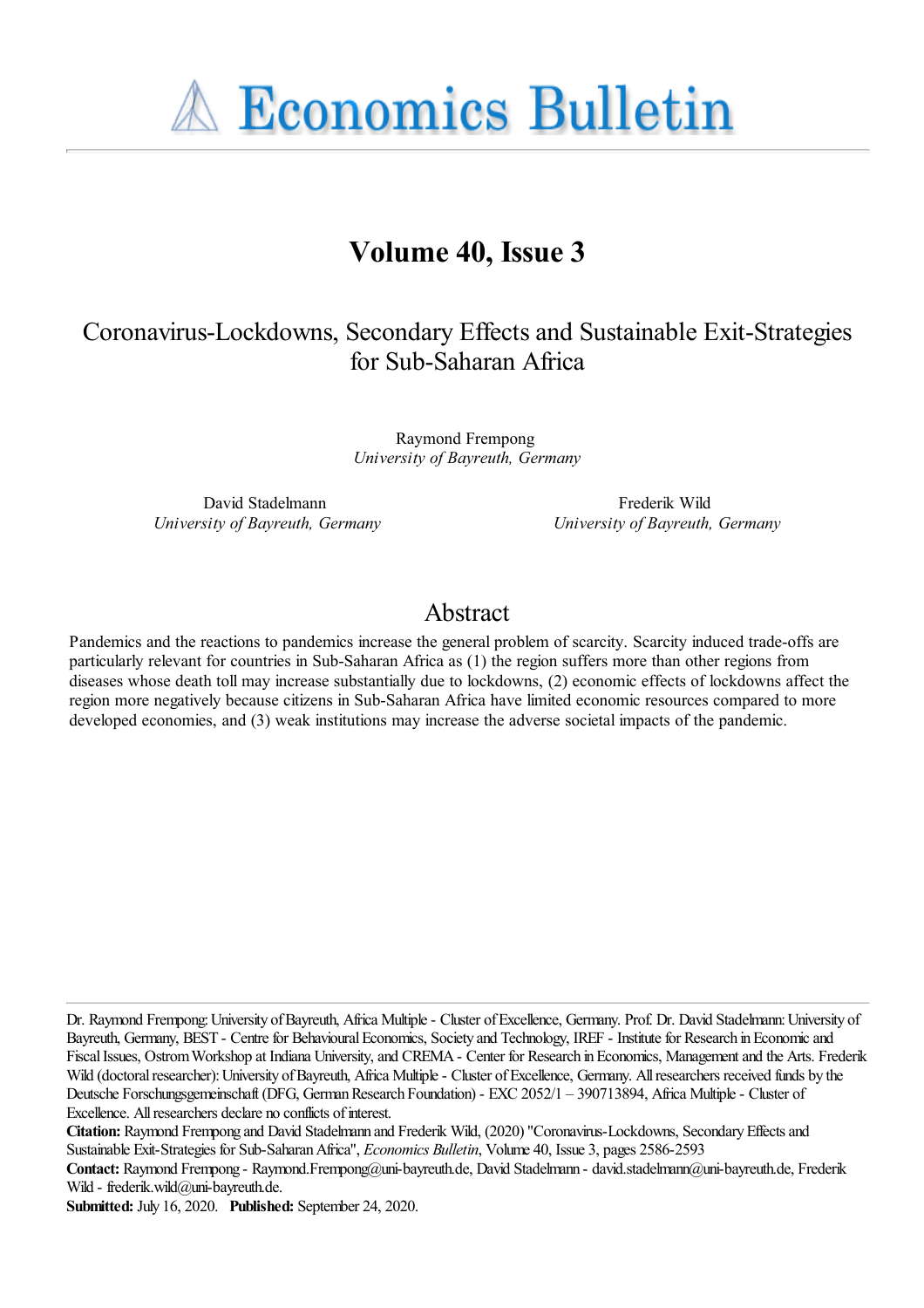## **1.Introduction**

The coronavirus has brought about states of panic affecting both citizens and decisions makers. Numerous countries have quickly adopted stringent suppressing measures to curtail the spread. Among them, wide-reaching lockdowns have emerged as a standard approach. In Sub-Saharan Africa, the adoption of lockdowns requires critical evaluation, as they risk rolling back achievements on the Sustainable Development Goals (SDGs). Distinct structural *advantages* of the region may provide a less costly way out of the pandemic, thereby minimizing overall human welfare losses.

## **2.Lockdown Experiences in Sub-Saharan Africa**

The first national lockdown among Sub-Saharan African countries was imposed by the Rwandan government on the  $21<sup>st</sup>$  of March 2020, after recording 17 positive cases of COVID-19. As in other world regions, lockdown implementation and experiences in the African subregion varied across countries (Haider et al., 2020). In some countries, lockdowns were limited to hotspots (e.g. Ghana and Nigeria), whereas others implemented nationwide "shutdowns" (e.g. Uganda and South Africa). While most other countries restricted "non-essential" business activity (e.g. restaurants and cafes), others like Sierra Leone or Tanzania decided against such closing. International travel was generally highly restricted, and this restriction was strictly enforced. Concerning the enforceability of measures within countries, structural peculiarities of the region made the implementation of lockdown measures challenging. Most people in Sub-Saharan Africa get food and daily supplies from open and crowded markets where social distancing is difficult to achieve. Widespread poverty, deprivation, the lack of social security and unemployment benefit system, and low trust ingovernment render it difficult for people to social-distance and follow recommendations (Broadbent & Smart, 2020). In light of these problems, some countries instituted basic protection measures, while others have sought to force compliance by bringing the police and military to the streets, which, when present, forced people to obey social-distancing. Egger, Jones, Justino, Manhique, and Santos (2020) estimate that only 6.8% of all households in the African sub-region meet the requirements necessary for upholding an effective lockdown. The effectiveness of lockdown measures in Sub-Saharan Africa has been questionned (Abdalla & Galea, 2020; Broadbent & Smart, 2020).

## **3.Direct Health Effects of COVID-19 in Sub-Saharan Africa**

Evidence regarding the *direct* health effects shows that the high-risk group is comprised of mainly older people, and people with pre-existing medical conditions including obesity (CDC, 2020; Onder et al., 2020; Xie et al., 2020).<sup>1</sup> Due to their youthful populations, countries in Sub-Saharan Africa could end up with significantly lower fatality rates than ageing societies in the Global North. In Sub-Saharan Africa, half of the population is younger than 18.3 years (see also Figure A1 in the Appendix) compared to 29.3 years in other less developed economies (excluding least developed countries which are mainly located in Sub-Saharan Africa). Early projections from the Imperial College COVID-19 Response Team (Walker et al., 2020) suggested that the infection fatality rate (IFR) in an unmitigated scenario is about 0.24% in Sub-Saharan Africa, which is 3.85 times lower than the projected IFRs for North America or

<sup>1</sup> Evidence from hotspots in the U.S. (Ioannidis, Axfors, and Contopoulos-Ioannidis. 2020) suggests that the probability of dying of COVID-19 for under 65-year-old persons is very small.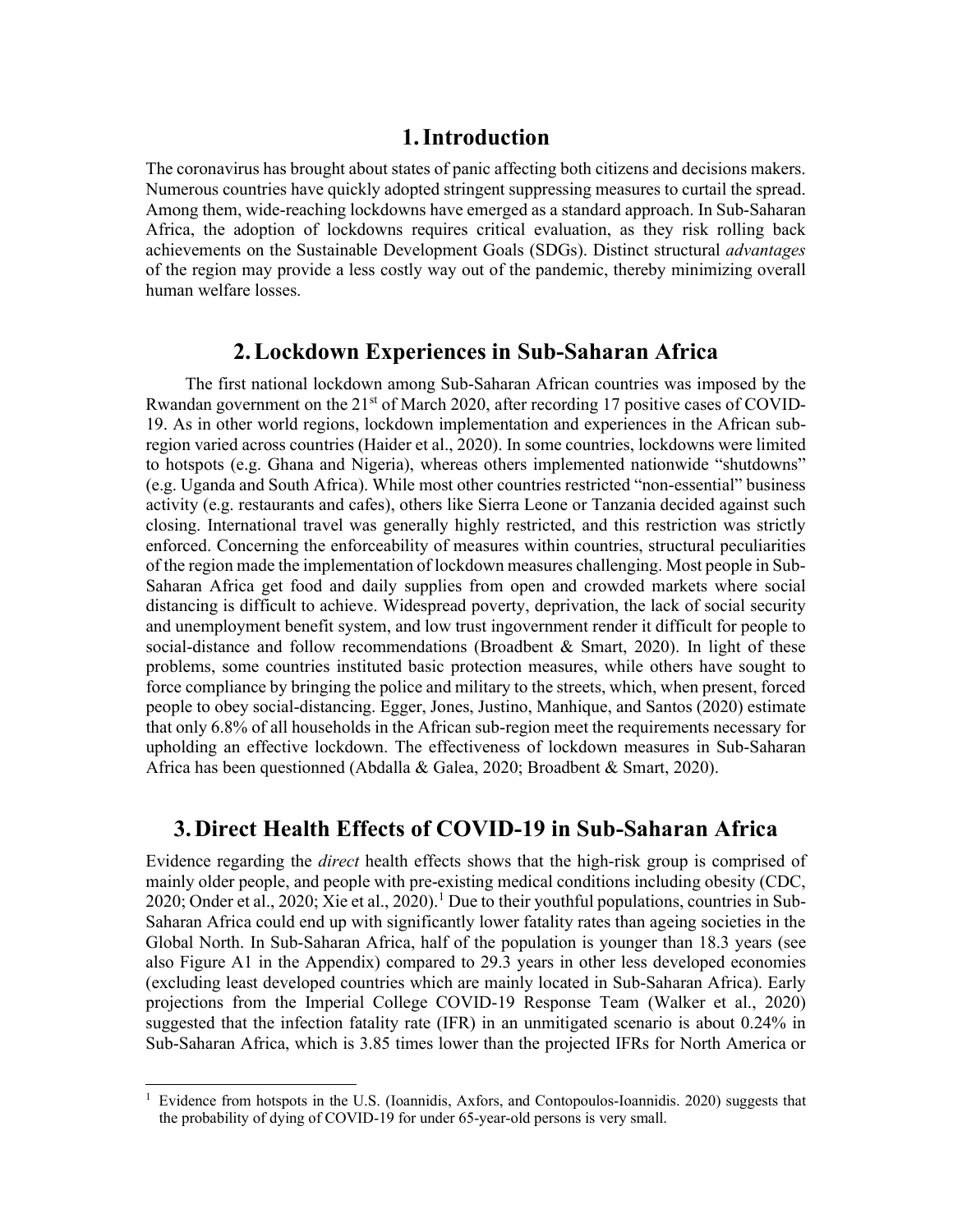Europe. New evidence suggests even lower IRFs for young populations (e.g. Ioannidis, 2020; Perez-Saez et al., 2020)

The virus affects younger persons also, especially as pre-existing medical conditions matter. Serious morbidities such as malaria, HIV/AIDS, as well as diarrhoeal, and respiratory diseases are highly prevalent in Sub-Saharan Africa (IHME, 2018).<sup>2</sup> However, the most serious co-morbidities related to COVID-19 are obesity, hypertension, diabetes and ischemic heart disease (Xie et al., 2020), which are less common in Sub-Saharan Africa.

Regarding COVID-19, the number of confirmed cases depends heavily on testing, and as such, on testing capacity. Testing shortages are likely to matter comparatively more in Sub-Saharan Africa, due to a general scarcity of resources in the health system. And given the high population densities in many African cities, combined with low testing capacities<sup>3</sup>, it can be expected that the number of *unreported* infections is substantial.<sup>4</sup>

While the *direct* health consequences of COVID-19 and the *absolute* number of fatalities may still turn out to be severe in Sub-Saharan Africa, they are likely to be less severe than in Western countries when accounting for the expected total number of (reported and unreported) infected people and other structural differences.

## **4.Secondary effects of Lockdown Measures**

While many hope for a vaccine or an effective treatment, societies in Sub-Saharan Africa must select appropriate measures to minimize both the *direct* burden of the disease and the *secondary effects* of the combating measures. Nationwide lockdowns are not a one-size-fits-all approach, and COVID-19 is not the only problem affecting countries in Sub-Saharan Africa.

### *4.1. Secondary Health Effects*

The effectiveness of lockdowns has been questioned from a broad health perspective (Giesecke, 2020). Negative secondary consequences were felt early and the WHO has warned of a breakdown in the supply of essential health services with severe human costs due to other diseases.<sup>5</sup> Table 1 provides an overview of the annual death toll of prevalent communicable diseases in Sub-Saharan Africa and the predicted excess deaths, which may be caused by widereaching lockdown measures.

Jewell et al. (2020) estimate that a three- to six-month disruption of antiretroviral therapy could cause an excess of about 300,000 to 520,000 HIV/AIDS-related deaths in the next year alone. Similar developments can be expected for other illnesses. Currently, HIV/AIDS, malaria and tuberculosis cost close to 1.7 million lives annually and over 800,000 additional deaths are expected if health service provisions are disrupted. While these illnesses loom large in other developing regions too, the problem is especially pronounced in countries of the sub-region, as they make up over 75% and 88% of HIV and Malaria induced deaths, respectively.

<sup>&</sup>lt;sup>2</sup> Besides respiratory ailments, there is no conclusive evidence that such diseases have an aggravating effect on the course of COVID-19 patients (https://daignet.de/site-content/news/stellungnahmen/stellungnahmeder-daig-zur-gefaehrdung-von-menschen-mit-hiv-durch-covid-19-21-03.2020, accessed May 20, 2020).

<sup>&</sup>lt;sup>3</sup> E.g. Nigeria has 197 Mio. inhabitants has tested fewer than 179,000 samples by July 11, 2020 (https://ourworldindata.org/grapher/full-list-total-tests-for-covid-19, accessed July 13, 2020).

<sup>4</sup> Uyoga et al. (2020) estimate that 1 in 20 adults in Kenya had SARS-CoV-2 antibodies by mid-June while only 2093 cases were reported. Supposing that the number of deaths (71 by mid-June) is more reliable, this would suggest a very low IFR.

<sup>&</sup>lt;sup>5</sup> See https://www.who.int/news-room/detail/11-05-2020-the-cost-of-inaction-covid-19-related-servicedisruptions-could-cause-hundreds-of-thousands-of-extra-deaths-from-hiv (accessed May 13, 2020).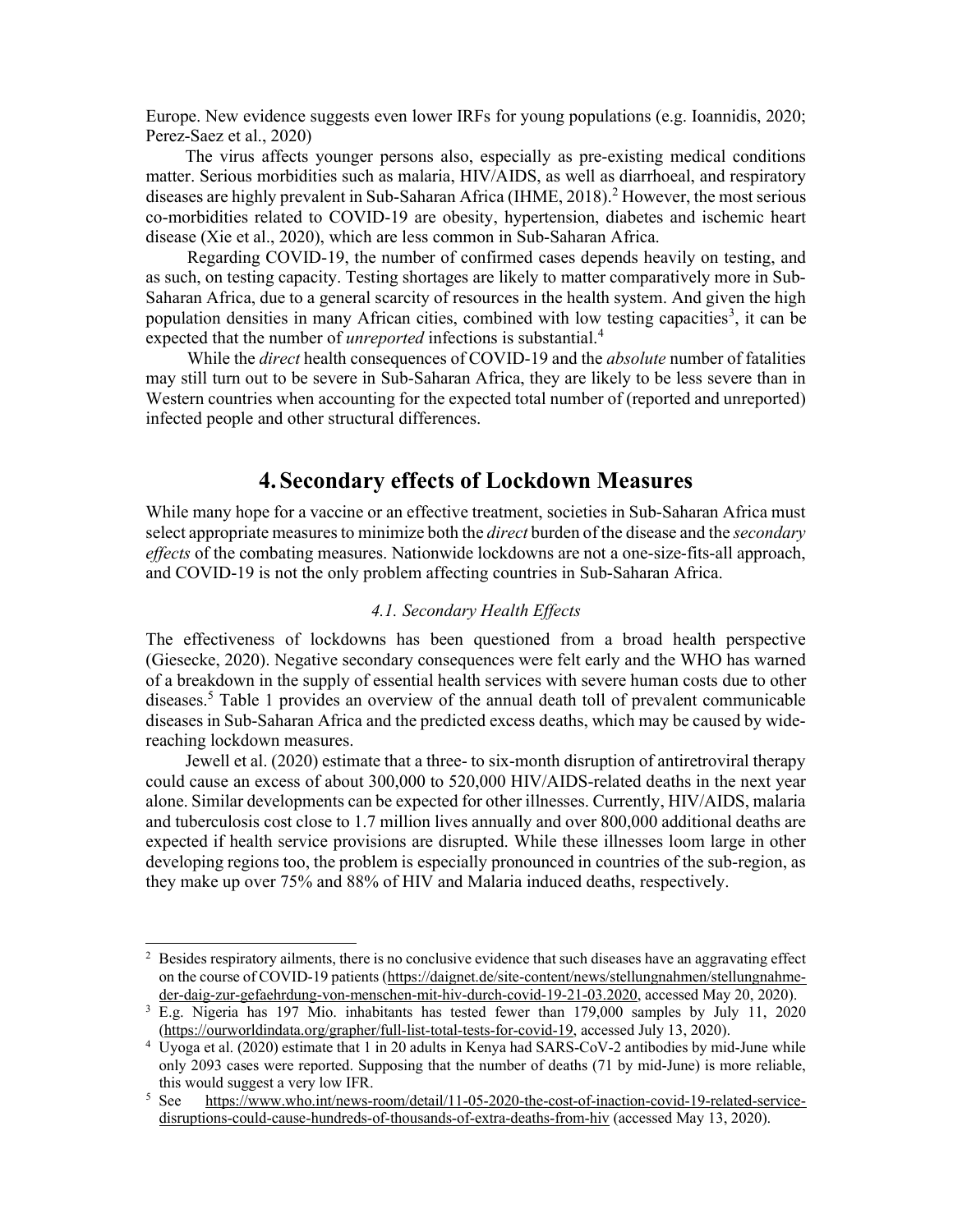## **Table 1:** Annual Death Toll from Prevalent Communicable Diseases in Sub-Saharan Africa.

 $\mathbf{r}$ 

| <b>Disease</b>      | <b>Excess Deaths</b> <sup>6</sup> |                       |                              |
|---------------------|-----------------------------------|-----------------------|------------------------------|
|                     | <b>Annual Deaths</b>              | (due to Lockdown)     | <b>Expected Total Deaths</b> |
| <b>HIV/AIDS</b>     | 711,943                           | $+520,000$            | 1,231,943                    |
|                     | (IHME, 2018)                      | (Jewell et al., 2020) |                              |
| Malaria             | 543,289                           | $+225,711$            | 769,000                      |
|                     | (IHME, 2018)                      | (WHO, 2020)           |                              |
| <b>Tuberculosis</b> | 401,164                           | $+104.303$            | 505,467                      |
|                     | (IHME, 2018)                      | (Glaziou, 2020)       |                              |
| <b>Total</b>        | 1,656,396                         | $+850,014$            | 2,506,410                    |

(Sources: Given in parenthesis below respective figures)

Early projections in March by Walker et al. (2020) suggest an upper bound of 2,483,000 COVID-19 related deaths in an unmitigated scenario where 1.045 billion people in Sub-Saharan Africa are assumed infected, while a stringent lockdown (a 75% decrease in interpersonal contact rates), is suggested reduce the death toll down to between 298,000 and 1,204,000, depending on how early such measures are taken.<sup>7</sup> Comparing projections, the expected annual excess deaths of three other diseases due lockdowns (see Table 1) is within this range of predicted total death reductions due to the very same measures, i.e. the predicted COVID-19 related deaths avoided due to mitigating measures could be offset by the rise in mortality from only three major other diseases.<sup>8</sup> While there is still uncertainty regarding COVID-19, the knowledge of the relevance of other diseases is well established. Therefore, from a broad health perspective, the implementation of sustained lockdowns should be a matter of carefully weighing its costs and benefits.

### *4.2. Secondary Economic Effects*

Lockdowns in the developed world are estimated to have caused a global economic downturn comparable to the Great Depression (IMF, 2020a). Worse adverse economic effects can be expected for fragile economies in Sub-Saharan Africa (IMF, 2020b).<sup>9</sup> Hence, lockdowns might push the already poor into extreme poverty and threaten the livelihood of the most vulnerable. Such effects are worsened by the lack of reliable social security. For people who have little or no savings and who depend on their daily earnings, the inability to work, together with increasing food prices, can ultimately mean the difference between poverty and starvation.

Threats regarding food supply lead to warnings of malnutrition and hunger.<sup>10</sup> African farmers have troubles in supplying regional markets due to financial and logistical

<sup>&</sup>lt;sup>6</sup> The figures taken from the respective sources are the upper bounds of those predictions.

<sup>&</sup>lt;sup>7</sup> Evidence from empirical studies would now suggest substantially lower IFR for young populations (Perez-Saez et al. 2020, Ioannidis 2020, Uyoga et al. 2020) and by August actual numbers of deaths are far below Walker et al. (2020)'s projections.

<sup>&</sup>lt;sup>8</sup> There are other illnesses in Sub-Saharan Africa, like diarrhoeal diseases from which over 500,000 people die annually. Sustained and wide-reaching lockdowns may affect the prevention and treatment of such illnesses too.

<sup>9</sup> South Africa has reported an annualized economic downturn of 51% in the second quarter of 2020. See https://www.bloomberg.com/news/articles/2020-09-08/south-african-recession-enters-fourth-quarterwith-51-gdp-drop (accessed September 8, 2020).

<sup>&</sup>lt;sup>10</sup> See https://www.afro.who.int/news/covid-19-could-deepen-food-insecurity-malnutrition-africa (accessed May 20, 2020).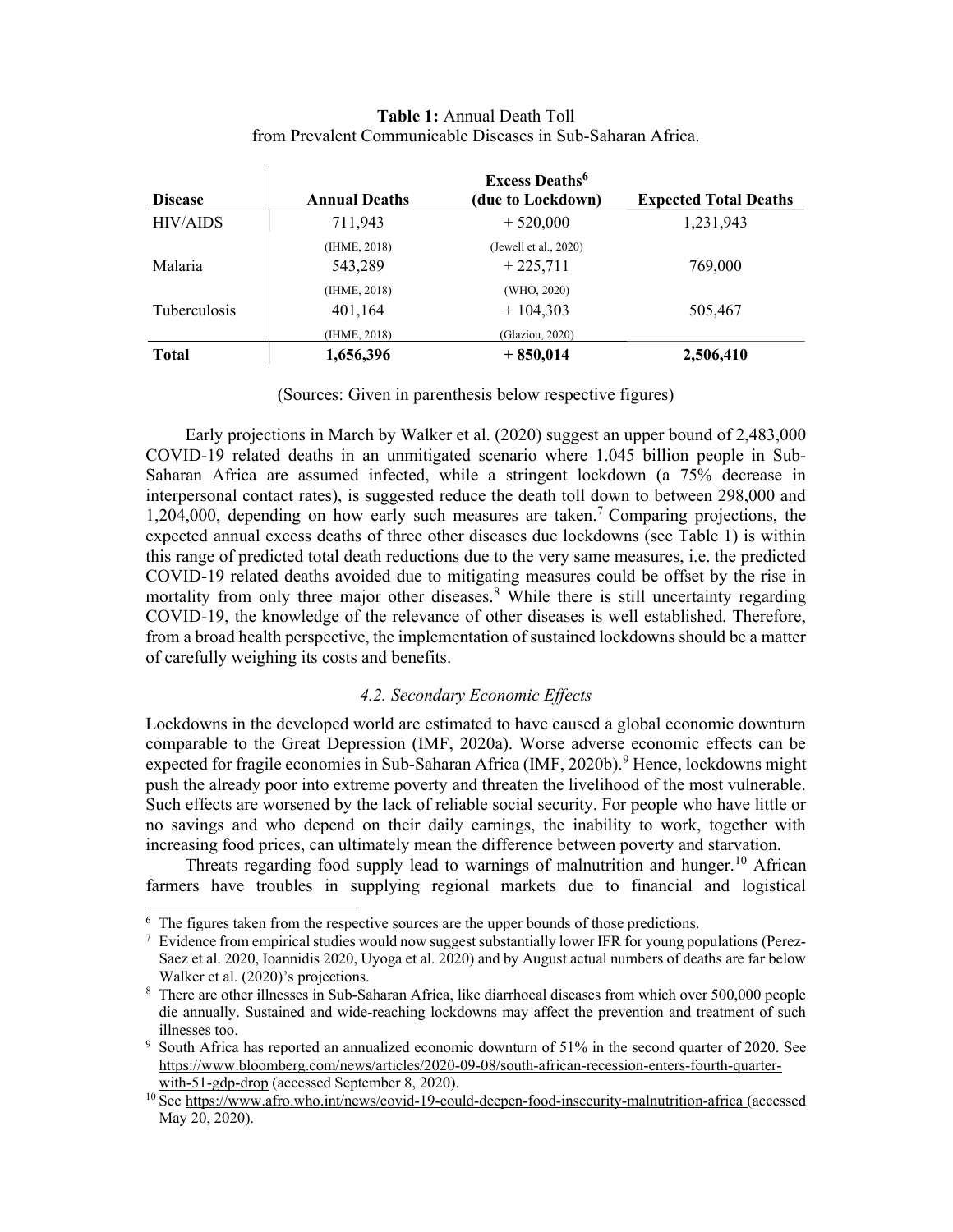constraints.<sup>11</sup> Such developments have compounding adverse effects for the poorest and may lead to adverse intergenerational consequences (Frempong & Stadelmann, 2019; Fung & Ha, 2009). These precarious issues are especially relevant for Sub-Saharan Africa, where about 23% of the population is undernourished.

A healthy population has a high value. A strong economy has been closely linked to the health of its citizens and their life expectancy (Jetter et al., 2019; Pritchett & Summers, 1996) and maintaining health systems requires substantial economic resources. Transferring the estimates of Jetter et al. (2019) to Sub-Saharan Africa suggests that only a 5% reduction in income per capita decreases life expectancy in the region by 0.39% (or 0.24 years) on average, and particularly poor countries such as Mali could experience reductions in life expectancy by  $0.44\%$  (or 0.26 years).<sup>12</sup> As victims of COVID-19 tend to be comparatively old, the implied decrease in life-expectancy due to the virus could be similar to the decrease in life expectancy due to an economic contraction.

#### *4.3. Secondary Societal Effects*

General societal effects of lockdowns and recessions could be vast: Already, there have been reports regarding a significant rise in domestic violence (Chandan et al., 2020), which disproportionately affects societies' most vulnerable – women and children. Also, partially arbitrary enforcement of lockdown measures has led to fatal clashes between law enforcement officers and citizens in several countries in the sub-region.<sup>13</sup> This could escalate the security problem in some West African countries where the activities of militants have been a security concern over the years (Onuoha, 2010).

Risks to political stability, institutions and democracy have emanated in younger democracies.<sup>14</sup> In some Sub-Saharan African states, leaders have instrumented the pandemic in restricting freedom of speech and even in prolonging their term.<sup>15</sup> This threatens further achievements of the SDGs which ask for the provision of accountable and inclusive institutions. Functioning inclusive institutions have been strongly linked to economic and human development. Extractive institutions, once established, have been shown to persist in the long-run and to dampen development (Acemoglu et al., 2019).

## **5.Policy Recommendations and a Sustainable Exit Strategy**

Pandemics and the reactions to them increase the general problem of scarcity. It is therefore essential to take all trade-offs into account. Sub-Saharan Africa suffers more than other regions from diseases such as malaria and HIV/AIDS, and reactions to the pandemic risk could increase the death toll associated with them. While citizens in rich economies tend to have some savings or social safety nets, citizens in Sub-Saharan Africa are less endowed. Weak institutions are threatened more by societal impacts of the pandemic than institutions of established democracies with many checks and balances. Thus, the secondary effects of the pandemic are

<sup>&</sup>lt;sup>11</sup> See https://www.weforum.org/agenda/2020/04/africa-coronavirus-covid19-imports-exports-food-supplychains (accessed May 13, 2020).

 $12$  A 5% reduction of Sub-Saharan Africa's combined GDP per capita (PPP) of 3,794 USD corresponds to 190 USD which is used to predict reductions of life expectancy.

<sup>&</sup>lt;sup>13</sup> By April 16, 2020 the number of fatalities as a result of police violence was higher than that of COVID-19 deaths in Nigeria (https://www.bbc.com/news/world-africa-52317196, accessed May 17, 2020).

<sup>14</sup> See https://www.opendemocracy.net/en/democracywatch-global-pandemic-power-grabs/ (accessed May 25, 2020).

<sup>15</sup> See https://www.bbc.com/news/world-africa-52214740 (accessed May 13, 2020).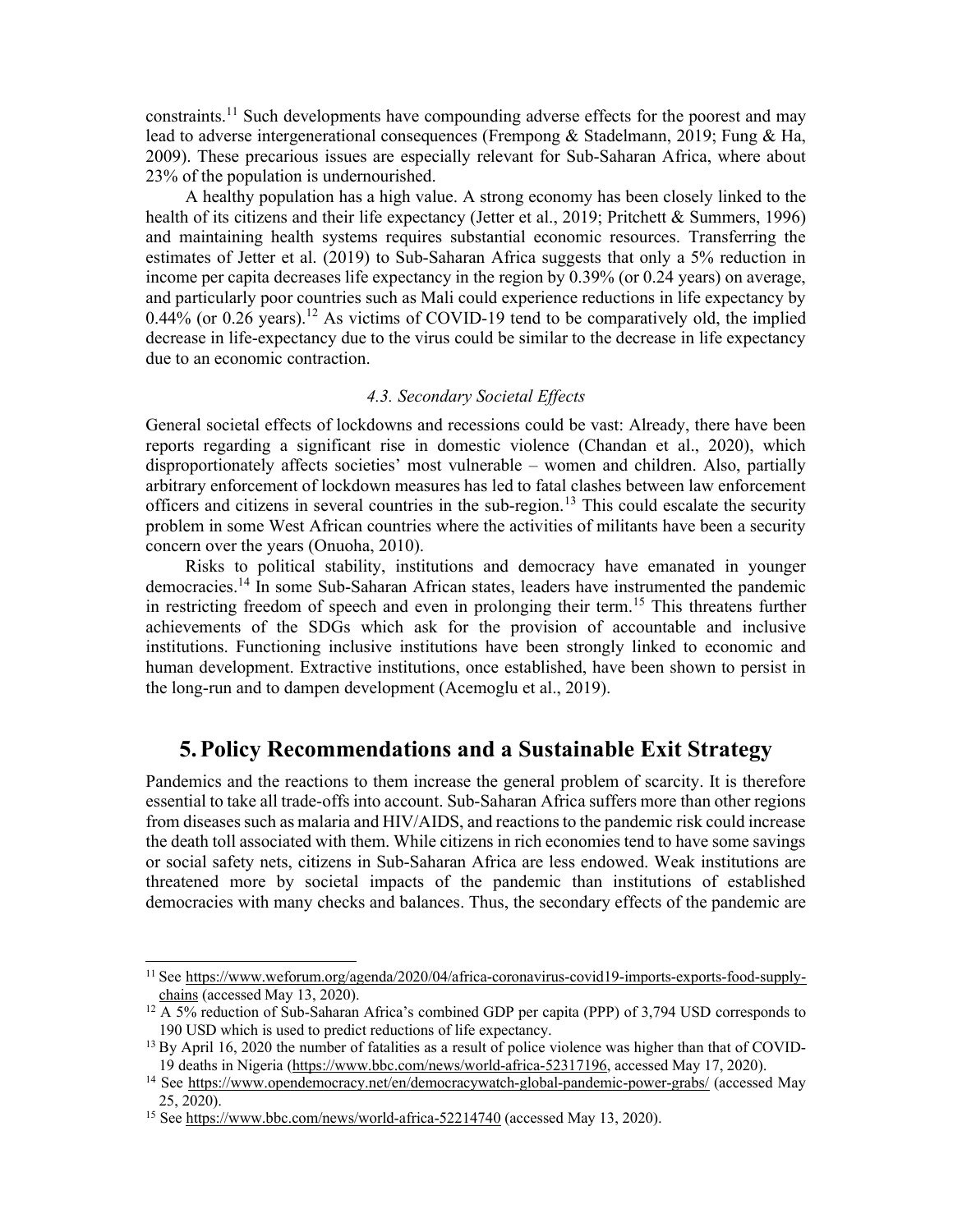likely to be relatively more important in Sub-Saharan Africa than in other countries, and the side effects will delay the achievements of many SDGs if trade-offs are not realized.

#### *5.1. Sustainability and Certification*

While scarcity is general problem in developing countries, there is one resource which is growing: People who have recovered from COVID-19 and have developed antibodies. Current medical evidence suggests that antibodies are likely to confer immunity against reinfection, at least temporarily (Kirkcaldy et al., 2020; Wajnberg et al., 2020).<sup>16</sup> Gudbjartsson et al. (2020) find that antibodies against SARS-CoV-2 last more than four months after infection. Such people should be searched for, identified and also certified of their status (see Eichenberger et al.,  $2020$ ).<sup>17</sup>

A certificate stating the expected duration of immunity in the light of current medical science could be issued to people who have undergone the disease and acquired antibodies against it. Such people can then benefit from their usual freedoms and return to their regular professions without undue restrictions. Immune people are a valuable resource in maintaining functioning health systems, food supply and constrained infrastructures. Hence, antibodies and the associated immunity potentially represent a sustainable exit strategy until a vaccine has been developed and distributed globally.

Clustered, dense and informal living arrangements in Sub-Saharan Africa may imply that virus could have already infected a significant amount of people in the region than reported (see Uyoga et al. 2020, Chibwana et al., 2020). Immunity would confer to these people and the region a comparative *advantage*, possibly allowing them to move freely across the globe.

#### *5.2. Taking a Comparative Perspective Regarding Certification*

Some advocates argue that immunity to COVID-19 is not *yet* certain. This is correct, but immunity need not be certain for it to make a substantial difference.<sup>18</sup> In general, certificates can never fully guarantee certainty.<sup>19</sup> *Uncertainty always exists,* and certificates are not a way to eliminate uncertainty but to reduce it substantially.

There have been ethical concerns against certificates for antibodies. Such ethical concerns have been agued against with support (Persad & Emanuel, 2020). The holder of a certificate has an advantage over those without immunity. The advantage may be as undeserved as a unique talent. However, unlike talent, immunity is not a lasting advantage which will vanish as soon as a vaccine is available. The non-negligible point is that the non-immune population also benefit from the increased employment of recovered people with antibodies: through their work performance, their contribution to a working economy, and their tax payments. Finally, we should not underestimate that convalescents from COVID-19 were ill, suffered, and may face future health consequences. To deny these people a certificate that they have recovered from the illness and have some immunity to it is questionable form a comparative point of view. For once, particularly the poor, suffering and the vulnerable in Sub-Saharan Africa could benefit.

<sup>16</sup> On April 24, the WHO still suggested that there is not *yet* enough evidence about the effectiveness of antibody-mediated immunity (see https://www.who.int/news-room/commentaries/detail/immunitypassports-in-the-context-of-covid-19, accessed April 25, 2020).

<sup>&</sup>lt;sup>17</sup> Recently approved antibody tests appear to be reliable with a specificity higher than 99.8% and sensitivity of 100% (https://www.roche.com/media/releases/med-cor-2020-05-03.htm, accessed May 25, 2020).

<sup>&</sup>lt;sup>18</sup> Immunity conferred by a future vaccine is highly unlikely to be 100% certain. The German Robert-Koch-Institut highlights that to common flu vaccine protects 40 to 75% of people vaccinated (https://www.rki.de/DE/Content/Infekt/Impfen/Bedeutung/Schutzimpfungen\_20\_Einwaende.html, accessed May 05, 2020).

<sup>&</sup>lt;sup>19</sup> E.g., it is not guaranteed that all people holding driver license are capable of driving. However, most of them will be better drivers than those who do not have a driver license.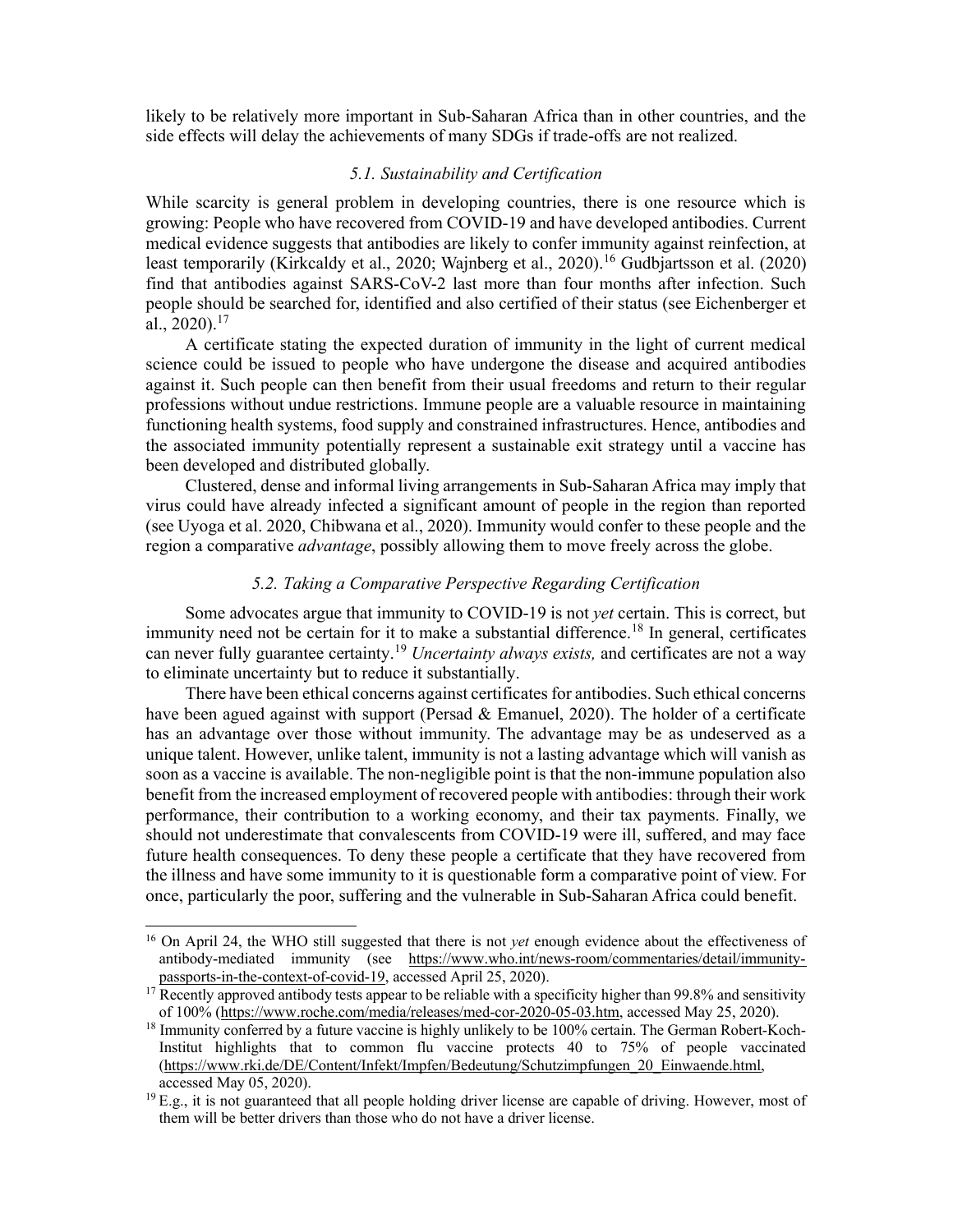## **6. References**

- Abdalla, S., & Galea, S. (2020). Africa and Coronavirus Will Lockdowns Work? *Think Global Health*. Online (accessed August 15, 2020): https://www.thinkglobalhealth.org/article/africa-and-coronavirus-will-lockdowns-work
- Acemoglu, D., Naidu, S., Restrepo, P., & Robinson, J. A. (2019). Democracy Does Cause Growth. *Journal of Political Economy*, *127*(1), 47–100.
- Broadbent, A., & Smart, B. T. H. (2020). Why a one-size-fits-all approach to COVID-19 could have lethal consequences. *The Conversation*. Online (accessed August 15, 2020): https://theconversation.com/why-a-one-size-fits-all-approach-to-covid-19-could-havelethal-consequences-134252
- CDC COVID-19 Response Team (2020). Severe Outcomes Among Patients with Coronavirus Disease 2019 (COVID-19) - United States, February 12-March 16, 2020. *MMWR. Morbidity and Mortality Weekly Report*, *69*(12), 343–346.
- Chandan, J. S., Taylor, J., Bradbury-Jones, C., Nirantharakumar, K., Kane, E., & Bandyopadhyay, S. (2020). COVID-19: A Public Health Approach to Manage Domestic Violence is Needed. *The Lancet Public Health, 5*(6), e309*.*
- Chibwana, M. G., Jere, K. C., Kamng'ona, R., Mandolo, J., Katunga-Phiri, V., Tembo, D., . . . Jambo, K. C. (2020). High SARS-CoV-2 seroprevalence in Health Care Workers but relatively low numbers of deaths in urban Malawi. *medRxiv: The Preprint Server for Health Sciences.* Online (accessed August 15, 2020): https://doi.org/10.1101/2020.07.30.20164970
- Egger, E.‑M., Jones, S., Justino, P., Manhique, I., & Santos, R. (2020). *A*frica's lockdown dilemma: High poverty and low trust. *WIDER Working Paper 2020/76*, UNU-WIDER. Online (accessed August 15, 2020): https://doi.org/10.35188/UNU-WIDER/2020/833-7
- Eichenberger, R., Hegselmann, R., Savage, D. A., Stadelmann, D., & Torgler, B. (2020). Certified Coronavirus Immunity as a Resource and Strategy to Cope with Pandemic Costs. *Kyklos, 73*(3), 464–474.
- Frempong, R. B., & Stadelmann, D. (2019). The Effect of Food Price Changes on Child Labour: Evidence from Uganda. *The Journal of Development Studies*, *55*(7), 1492–1507.
- Fung, W., & Ha, W. (2009). Intergenerational Effects of the 1959–61 China Famine. In R. Fuentes-Nieva & P. A. Seck (Eds.), *Risk, Shocks, and Human Development: On the Brink*  (pp. 222–254). Basingstoke: Palgrave Macmillan.
- Giesecke, J. (2020). The invisible pandemic. *The Lancet, 395*(10238), E98.
- Glaziou, P. (2020). Predicted Impact of the COVID-19 Pandemic on Global Tuberculosis Deaths in 2020. *medRxiv: The Preprint Server for Health Sciences.* Online (accessed August 15, 2020): https://doi.org/10.1101/2020.04.28.20079582
- Gudbjartsson, D. F., Norddahl, G. L., Melsted, P., Gunnarsdottir, K., Holm, H., Eythorsson, E., . . . Stefansson, K. (2020). Humoral Immune Response to SARS-CoV-2 in Iceland. *The New England Journal of Medicine.* Advance online publication. https://doi.org/10.1056/NEJMoa2026116
- Haider, N., Osman, A. Y., Gadzekpo, A., Akpede, G. O., Asogun, D., Ansumana, R., . . . McCoy, D. (2020). Lockdown measures in response to COVID-19 in Sub-Saharan Africa: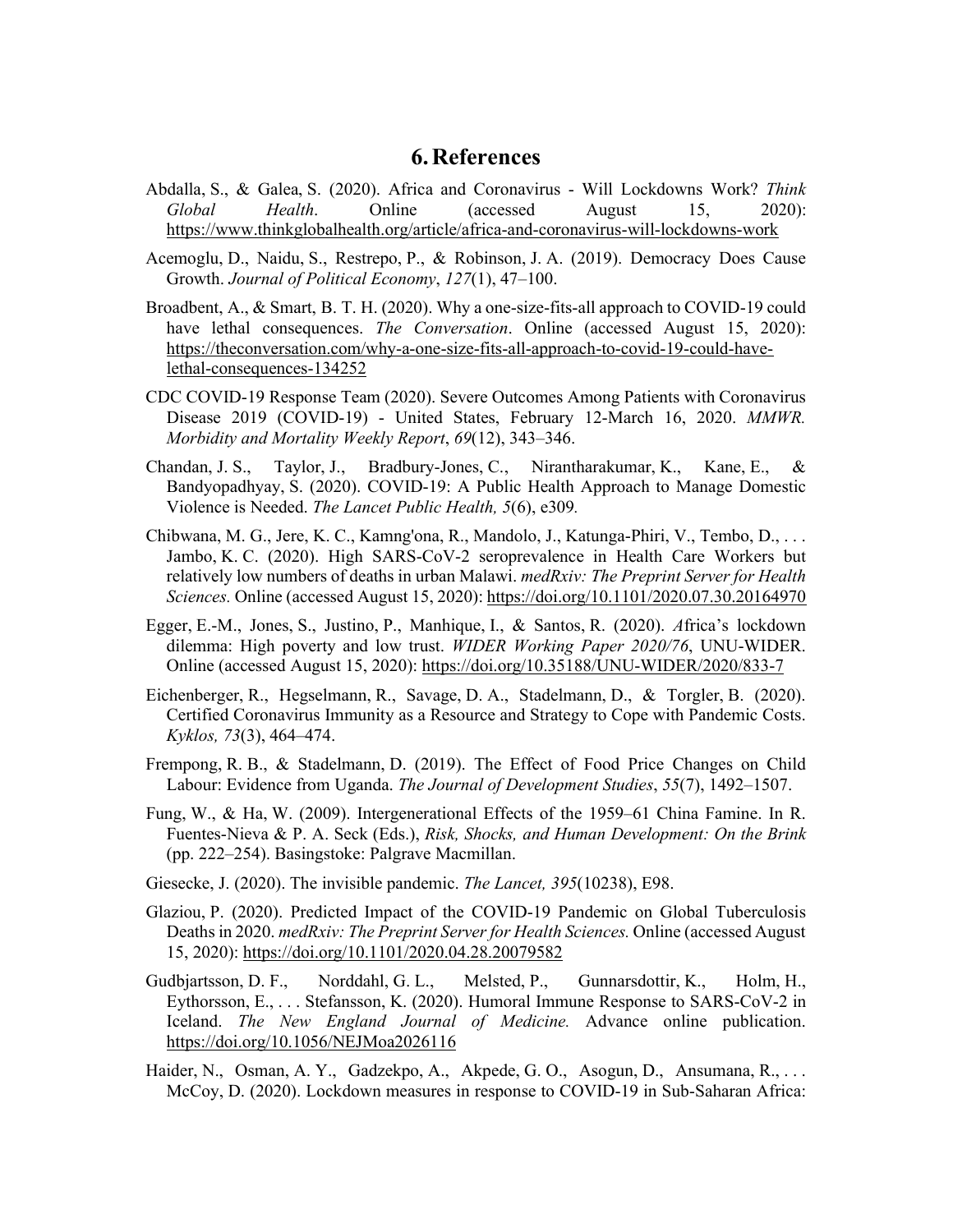A rapid study of nine countries. *medRxiv: The Preprint Server for Health Sciences*. Online (accessed August 15, 2020): https://doi.org/10.1101/2020.07.09.20149054

- Institute for Health Metrics and Evaluation (2018). Global Burden of Disease Study 2017 (GBD 2017). *Global Burden of Disease Collaborative Network*, Seattle, United States. Online (accessed August 15, 2020): http://ghdx.healthdata.org/gbd-results-tool
- International Monetary Fund (2020a). The Great Lockdown. *World Economic Outlook, April 2020*, Washington. Online (accessed August 15, 2020): https://www.imf.org/en/Publications/WEO/Issues/2020/04/14/weo-april-2020
- International Monetary Fund (2020b). Sub-Saharan Africa. COVID-19: An Unprecedented Threat to Development. *Regional Economic Outlook*, Washington. Online (accessed August 15, 2020): https://www.imf.org/en/Publications/REO/SSA/Issues/2020/04/01/sreo0420
- Ioannidis, J. P. A. (2020). The infection fatality rate of COVID-19 inferred from seroprevalence data. *medRxiv: The Preprint Server for Health Sciences.* Online (accessed August 15, 2020): https://doi.org/10.1101/2020.05.13.20101253
- Ioannidis, J. P. A., Axfors, C., & Contopoulos-Ioannidis, D. G. (2020). Population-level COVID-19 Mortality Risk for Non-elderly Individual's overall and for Non-elderly Individuals without Underlying Diseases in Pandemic Epicenters. *Environmental Research, 188,* 1098909*.*
- Jetter, M., Laudage, S., & Stadelmann, D. (2019). The Intimate Link Between Income Levels and Life Expectancy: Global Evidence from 213 Years. *Social Science Quarterly*, *100*(4), 1387–1403.
- Jewell, B. L., Edinah Mudimu, Stover, J., Kelly, S. L., & Phillips, A. (2020). Potential Effects of Disruption to HIV Programmes in sub-Saharan Africa Caused by COVID-19: Results from Multiple Mathematical Models. *figshare*. Online (accessed August 15, 2020): https://doi.org/10.6084/m9.figshare.12279914.v1
- Kirkcaldy, R. D., King, B. A., & Brooks, J. T. (2020). Covid-19 and Postinfection Immunity: Limited Evidence, Many Remaining Questions. *JAMA 323*(22),2245–2246*.*
- Onder, G., Rezza, G., & Brusaferro, S. (2020). Case-Fatality Rate and Characteristics of Patients Dying in Relation to COVID-19 in Italy. *JAMA 323*(18):1775–1776*.*
- Onuoha, F. C. (2010). The Islamist challenge: Nigeria's Boko Haram crisis explained. *African Security Review*, *19*(2), 54–67.
- Perez-Saez, J., Lauer, S. A., Kaiser, L., Regard, S., Delaporte, E., Guessous, I., . . . Zeballos Valle, A. (2020). Serology-informed estimates of SARS-CoV-2 infection fatality risk in Geneva, Switzerland. *The Lancet Infectious Diseases.* Advance online publication. https://doi.org/10.1016/S1473-3099(20)30584-3
- Persad, G., & Emanuel, E. J. (2020). The Ethics of COVID-19 Immunity-Based Licenses ("Immunity Passports"). *JAMA, 323*(22):2241-2242*.*
- Pritchett, L., & Summers, L. H. (1996). Wealthier is Healthier. *The Journal of Human Resources*, *31*(4), 841–868.
- Uyoga, S., Adetifa, I. M.O., Karanja, H. K., Nyagwange, J., Tuju, J., Wanjiku, P., . . . Warimwe, G. M. (2020). Seroprevalence of anti-SARS-CoV-2 IgG antibodies in Kenyan blood donors. *medRxiv: The Preprint Server for Health Sciences.* Online (accessed August 15, 2020): https://doi.org/10.1101/2020.07.27.20162693